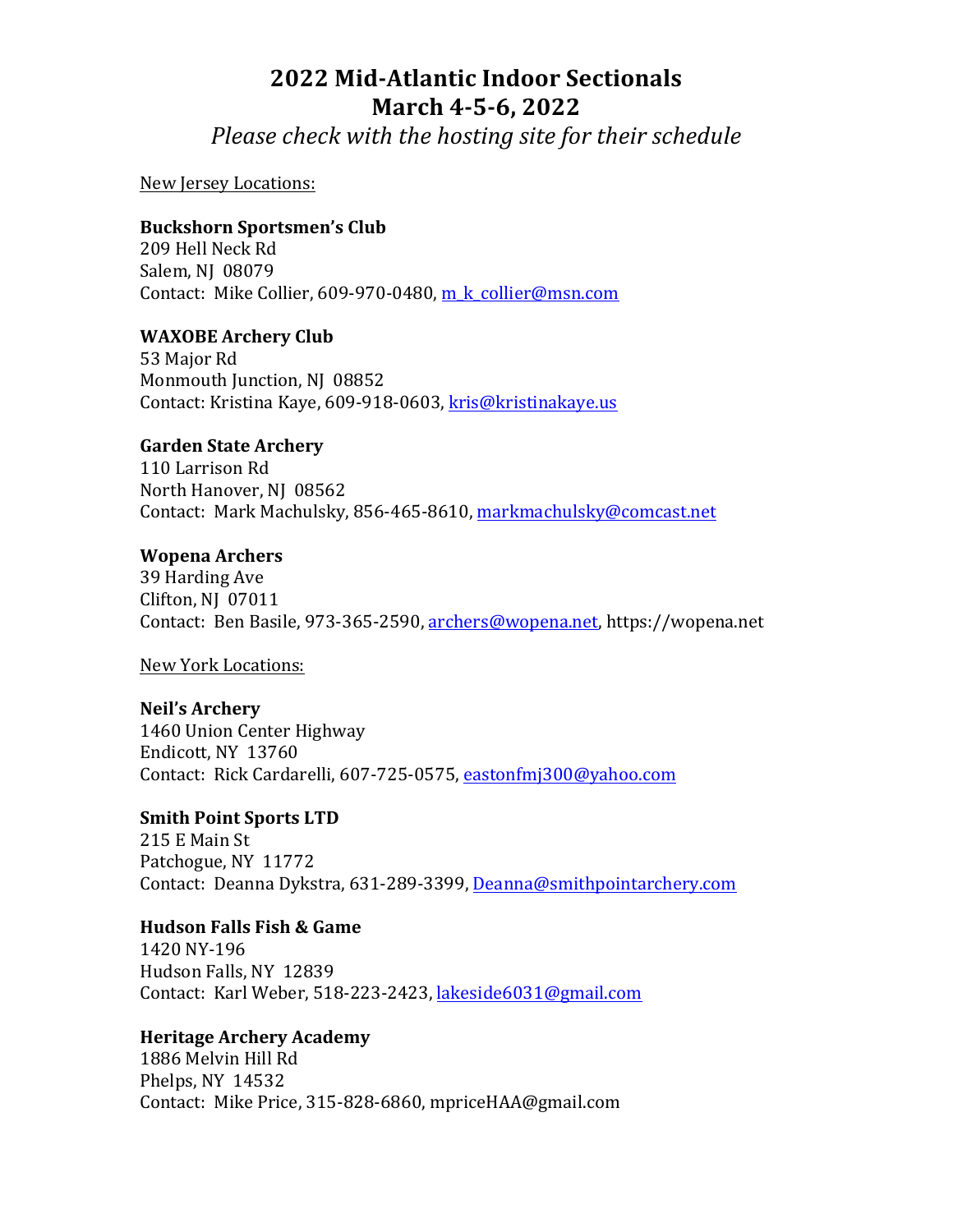## **C&C Archery and Sporting Goods**

7149 W Main Rd LeRoy, NY 14482 Contact: Michael Valencia, 585-786-6637, ccarchery1@frontier.com

#### **Pro Line Archery Lanes, Inc.**

95-11 101 Ave Ozone Park, NY 11416 Contact: Joseph McGlyn, 718-845-9280, joe@prolinearchery.com NYC law requires everyone to be fully vaccinated to use our range. Anyone who registers for our event has to show COVID card or Empire Pass along with Photo ID.

#### **Leo's Field Archers**

55 Bridge St West Falls, NY 14170 Contact: Pat Nash, 716-481-0539, nash7721@gmail.com

Pennsylvania Locations:

## **York Adams Archers**

413 Country Club Rd Abbottstown, PA 17301 Contact: Robert Wertz, 717-451-7408, bulldogs4bean@gmail.com

## Lonesome Road Archery

401 South Main Street Taylor, PA 18517 Contact: Tom West, 570-862-9899, twest450@gmail.com

## Lebanon Indoor Archery & Supplies

2 East Lehman St, Suite #1 Lebanon, PA 17046 Contact: Larry Miller, 717-222-4187, 3dindoor@lebanonindoorarchery.com

Virginia Locations:

## **Prince Williams Archers**

12506 Izzack Walton Dr Brentsville, VA 20136 Contact: Jim Little, 703-975-1475, jimlittlejr@verizon.net

## **Amherst Arms and Supply**

4811 S Amherst Hwy Madison Heights, VA 24572 434-929-1978, amherstarms@gmail.com

**West Virginia Locations:** 

## **Mid-State Archers**

2515 Airport Rd Sutton, WV 26601 Contact: Porter Shellhammer, 304-678-7244, pishell@frontier.com